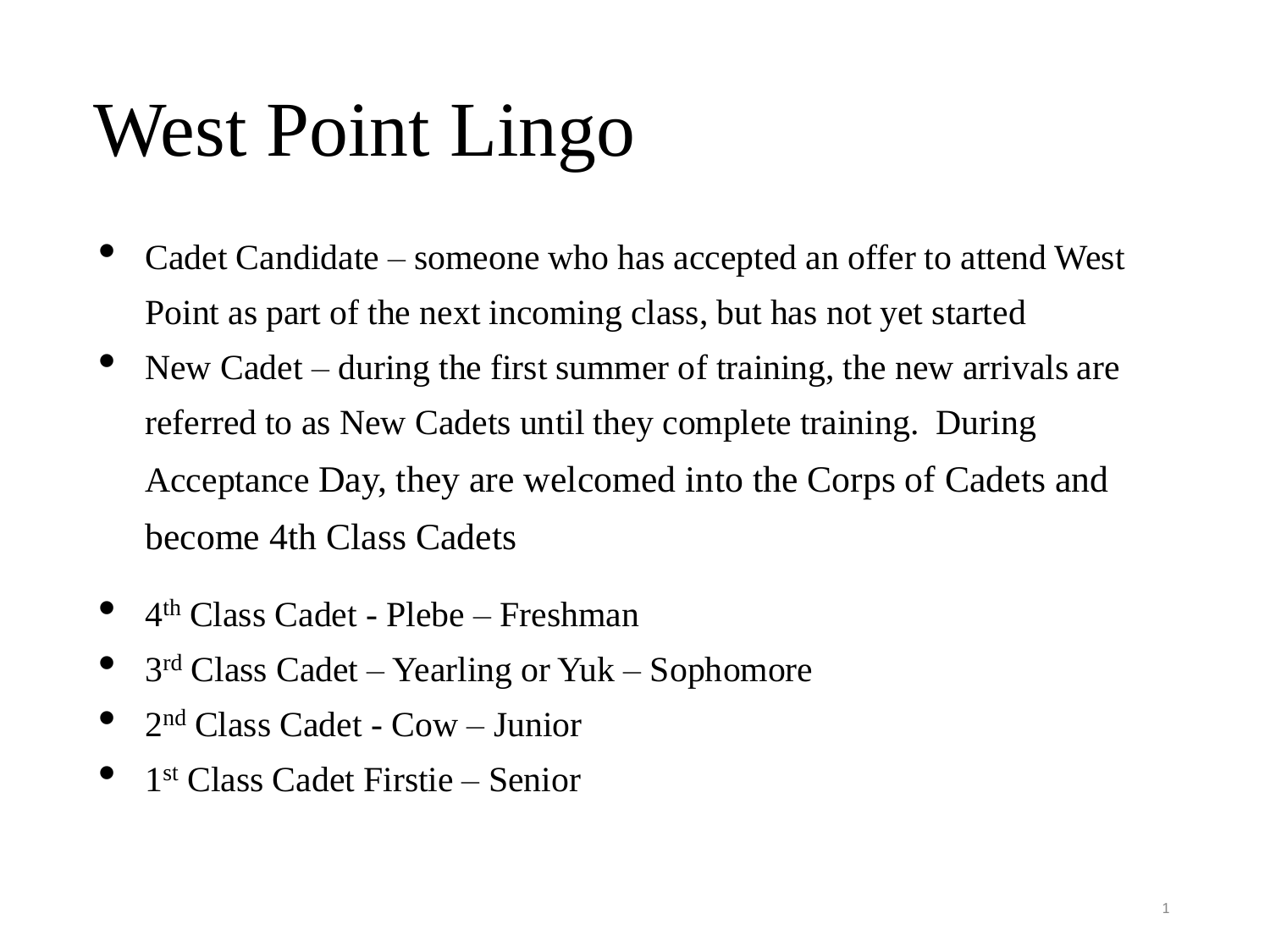### Acronyms

- WPPCNTX West Point Parents Club of North Texas
- AOG Association of Graduates
- DOD Department of Defense
- ACU Army Combat Uniform
- AFC As For Class
- ACFT Army Combat Fitness Test
- CBT Basic cadet Basic training (also know as Beast)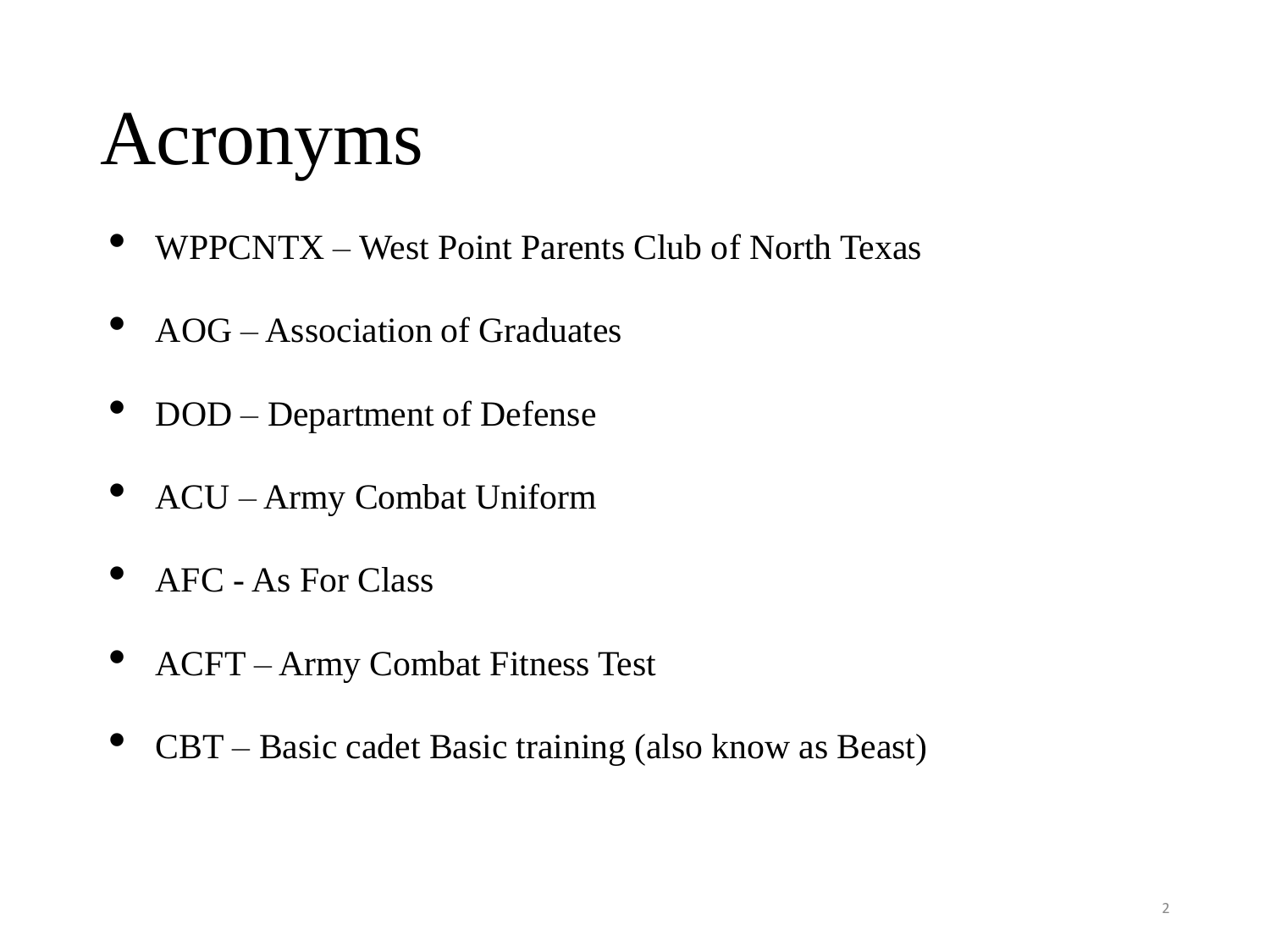#### more

- Beat the Dean  $-$  pass a test
- Boodle cake, cookies, treats
- Boodle Box where cadets keep their boodle
- Camp Buckner field training area near West Point
- The days knowledge of dates, like how many days until graduation
- First Captain top Firstie in charge of the Corps of Cadets
- Hooah heard, understood, acknowledged… Yes, I understand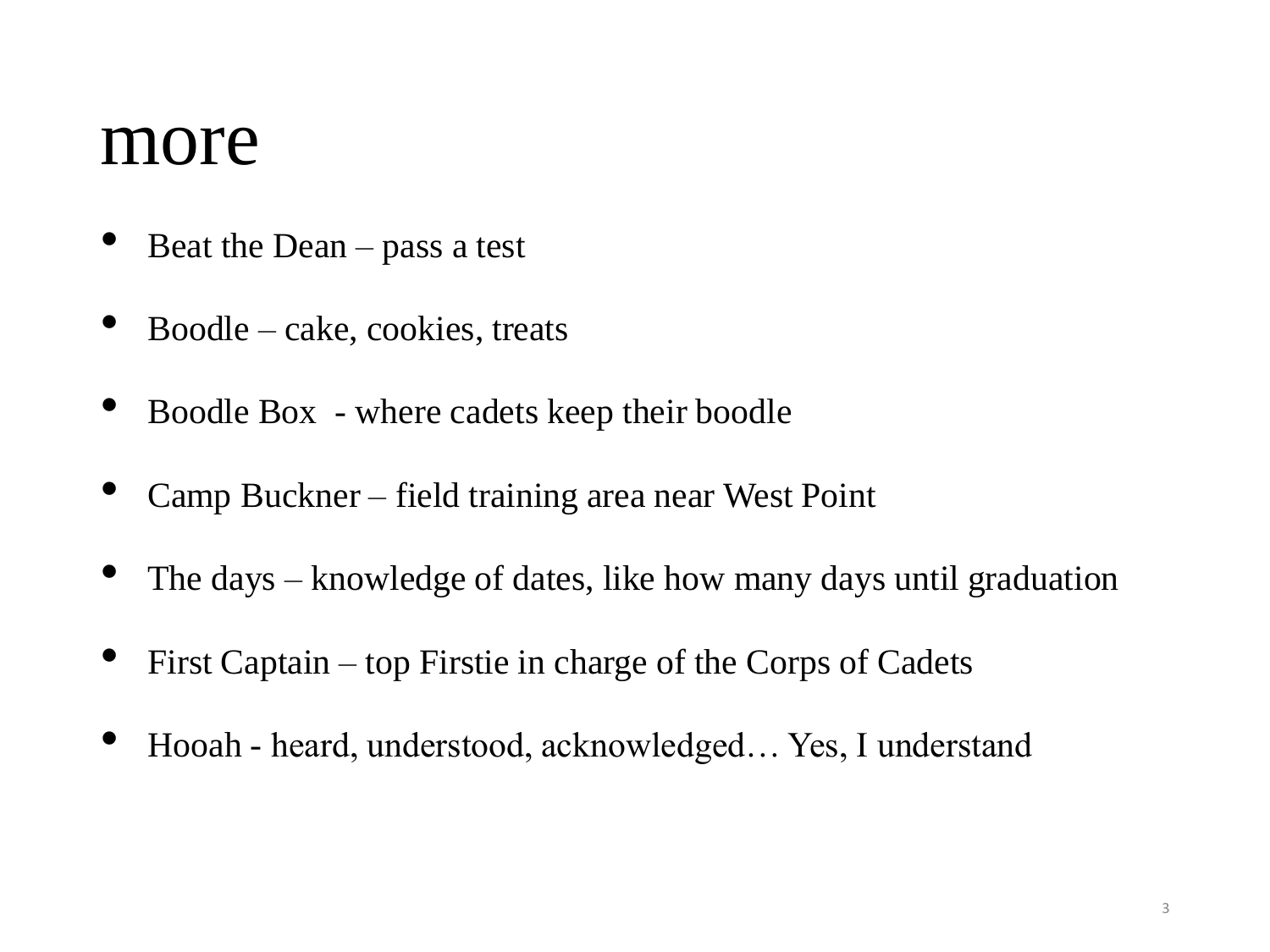#### more

- Hours walking punishment tours in full uniform
- Minutes Day's Schedule & Dress
- $Rack bed$
- Green Girl a comforter that cadets typically sleep on to avoid having to make their beds in the morning
- TAC tactical officer, typically an Army Captain or Major who serves as the legal commander of a cadet company
- Thayer week a week with lots of tests